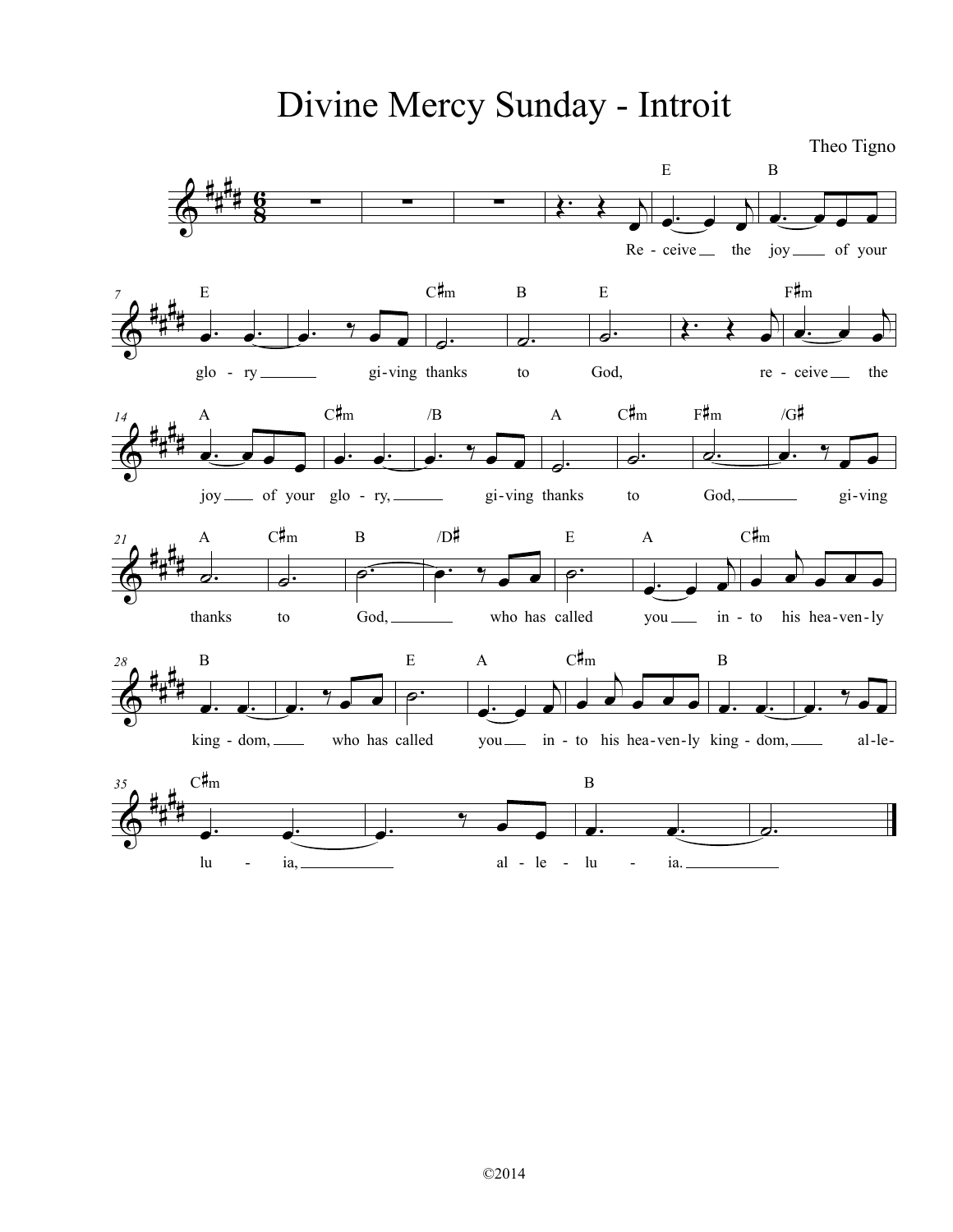# Divine Mercy Sunday - Communion Antiphon

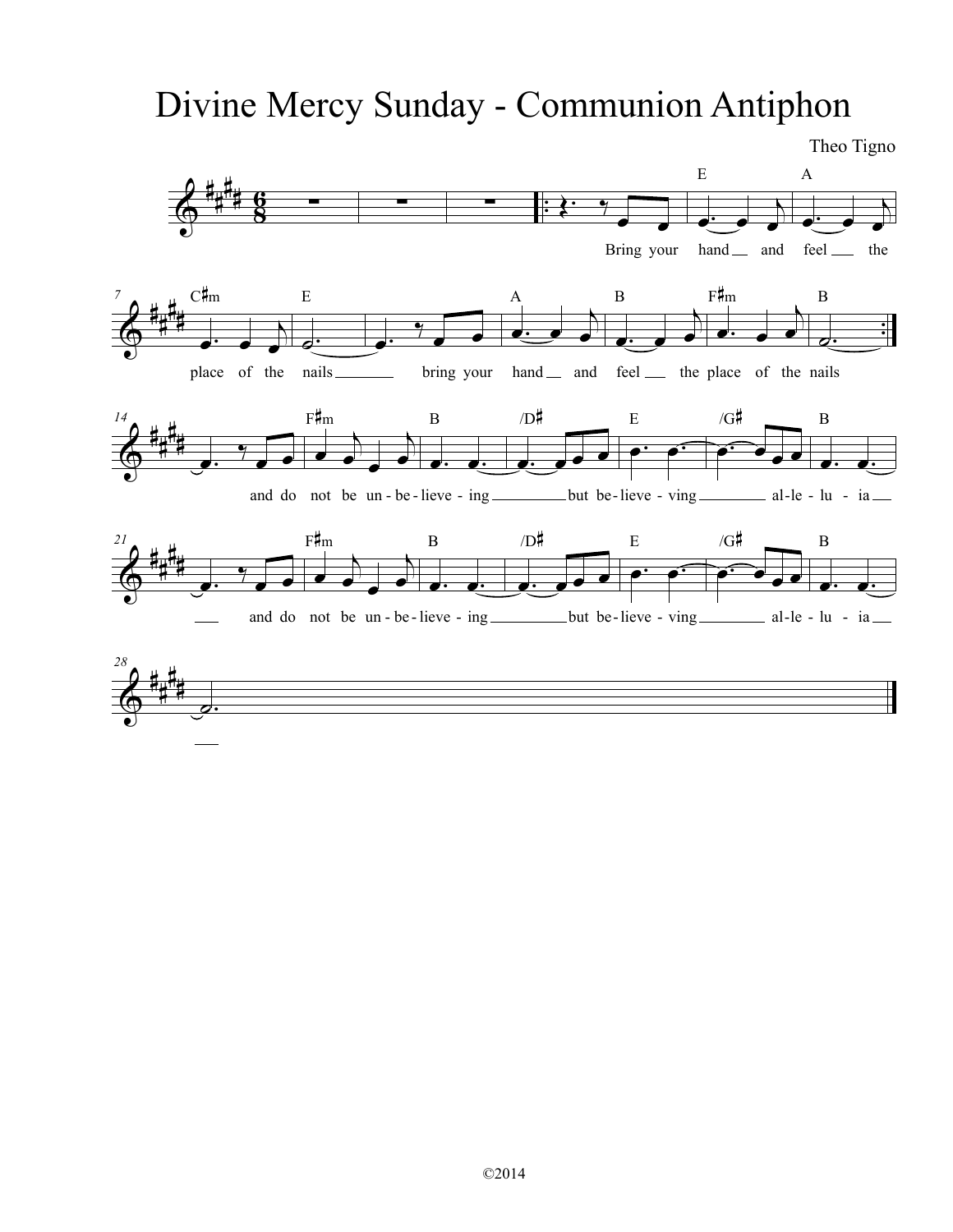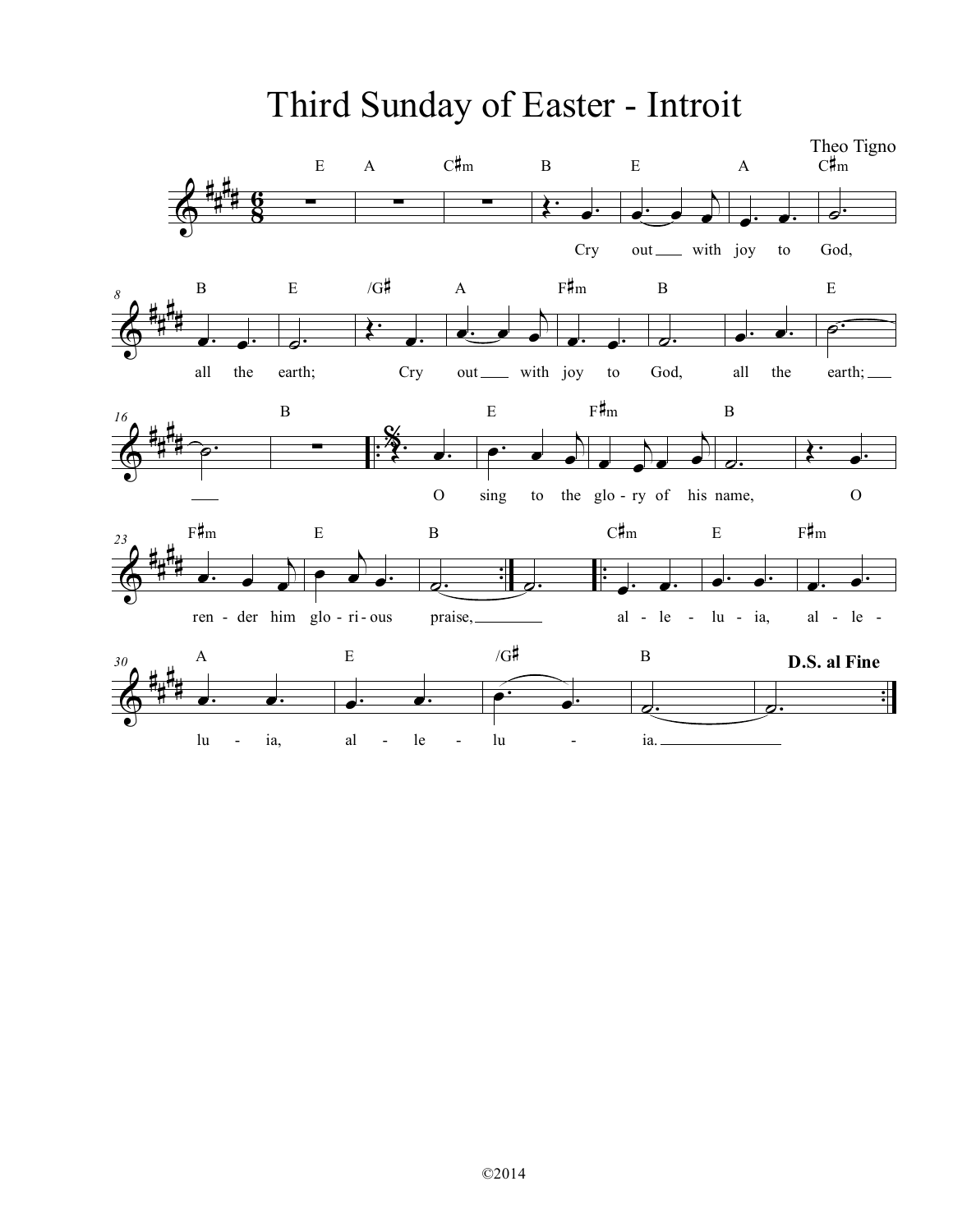# Third Sunday in Easter - Communion Antiphon

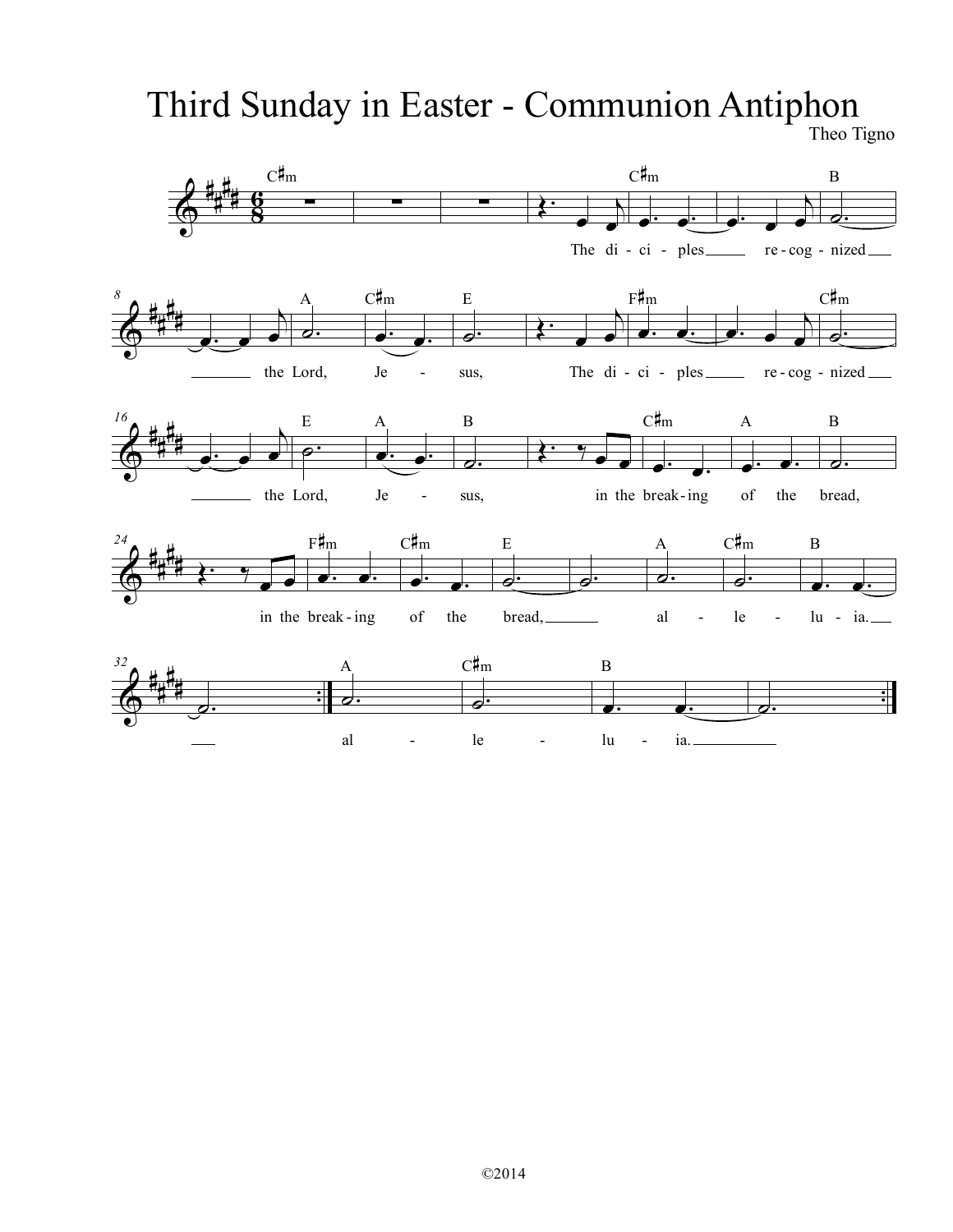4th Sunday in Easter - Introit

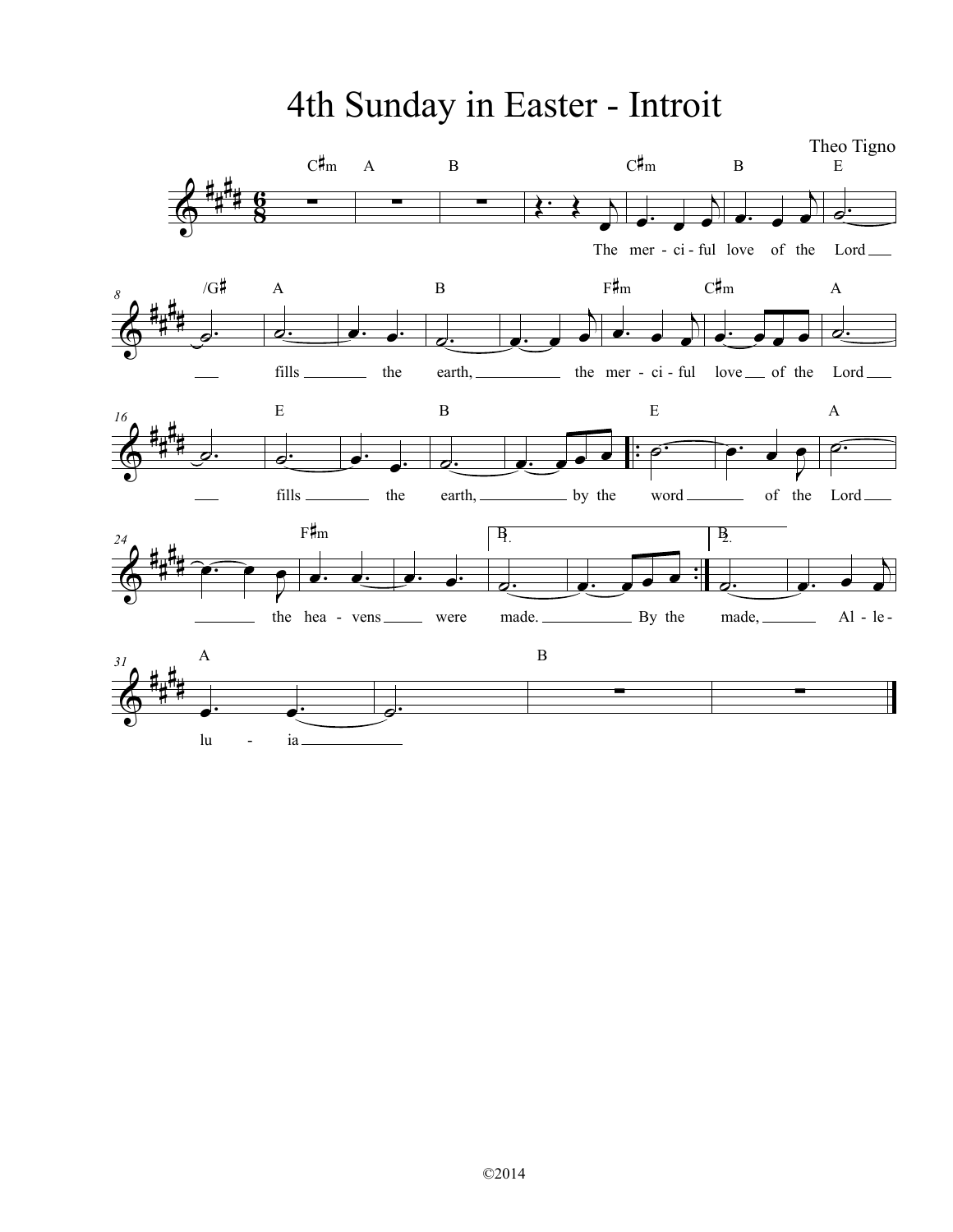# 4th Sunday in Easter - Communion Theo Tigno

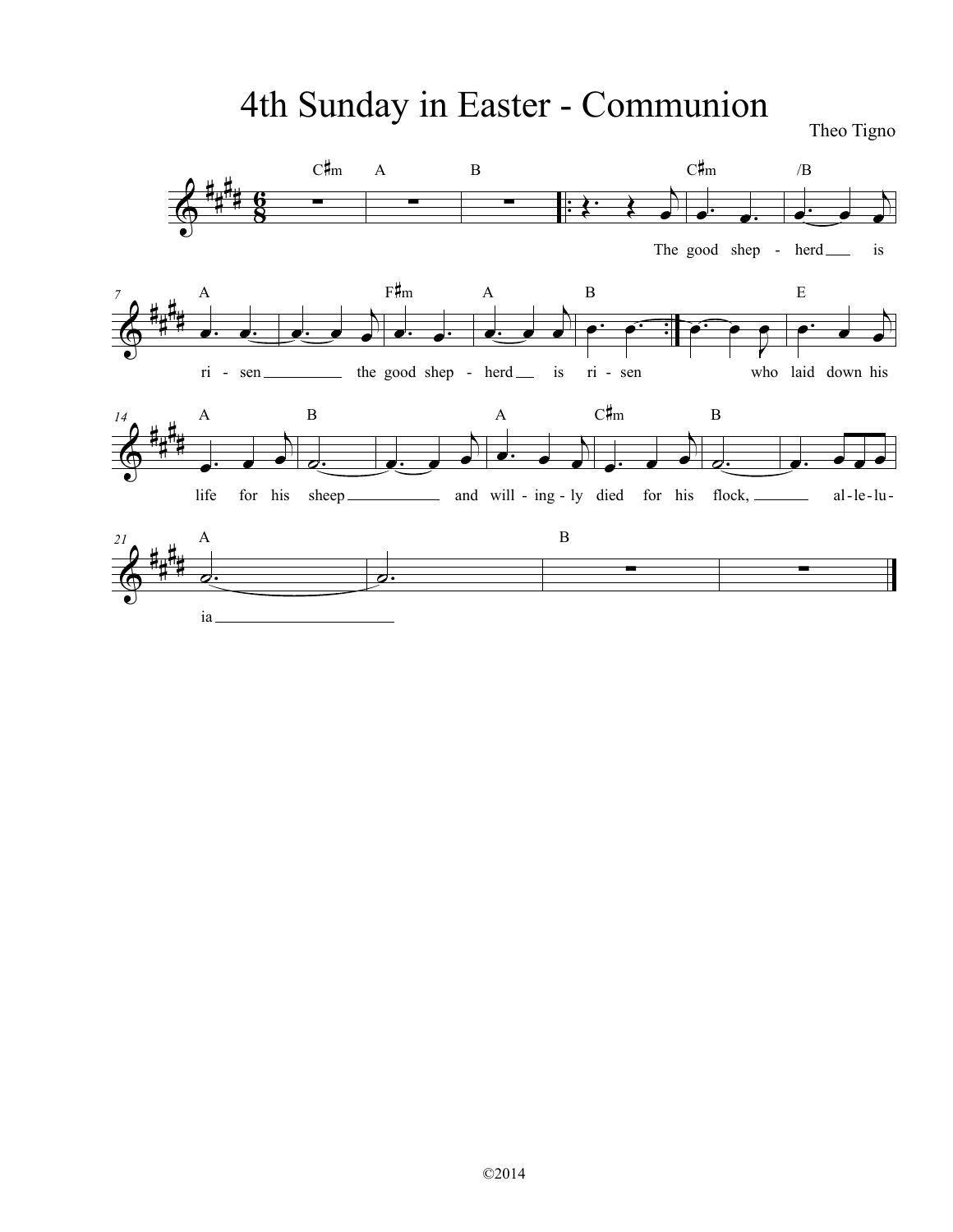5th Sunday in Easter - Introit

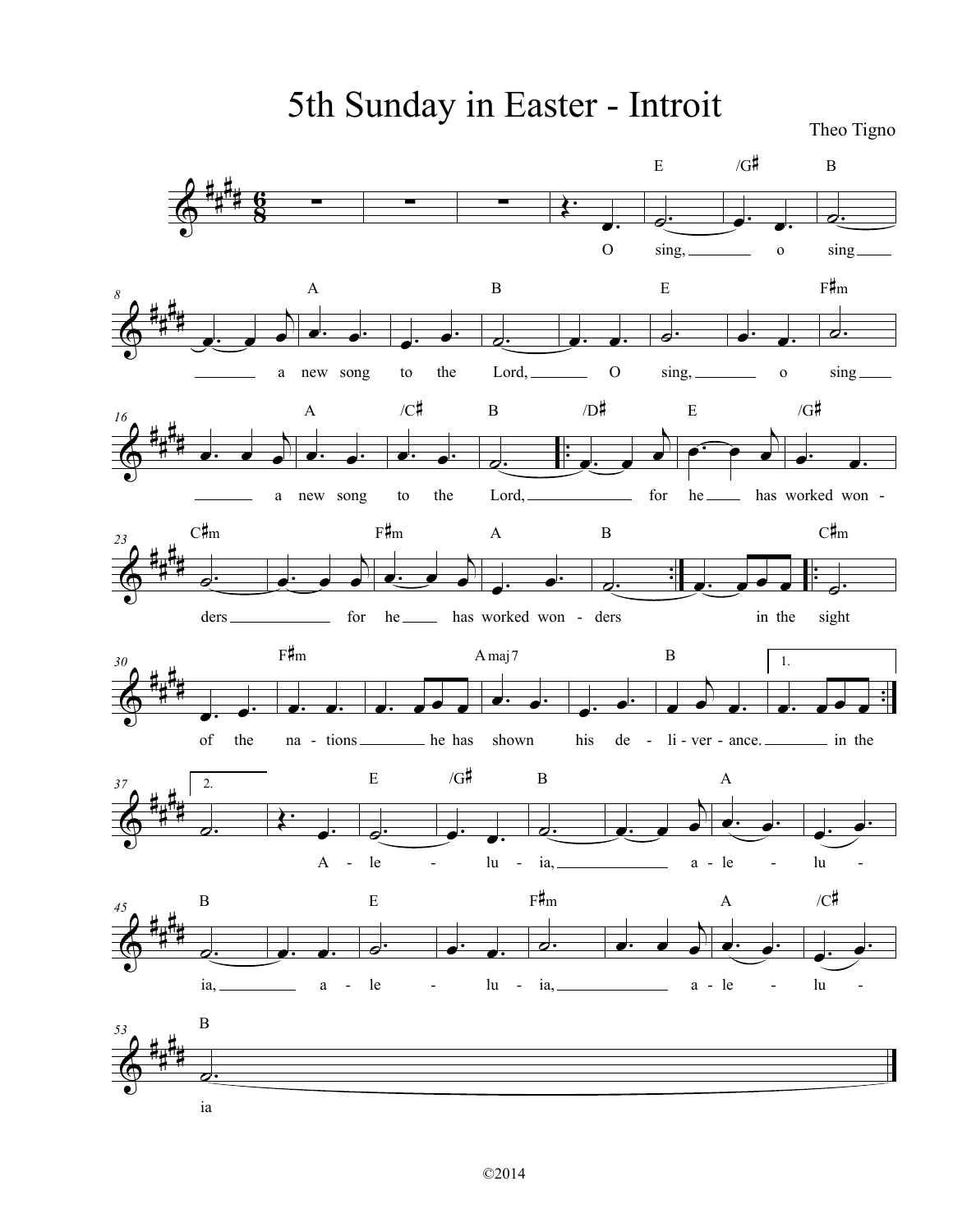# 5th Sunday in Easter - Communion Antiphon

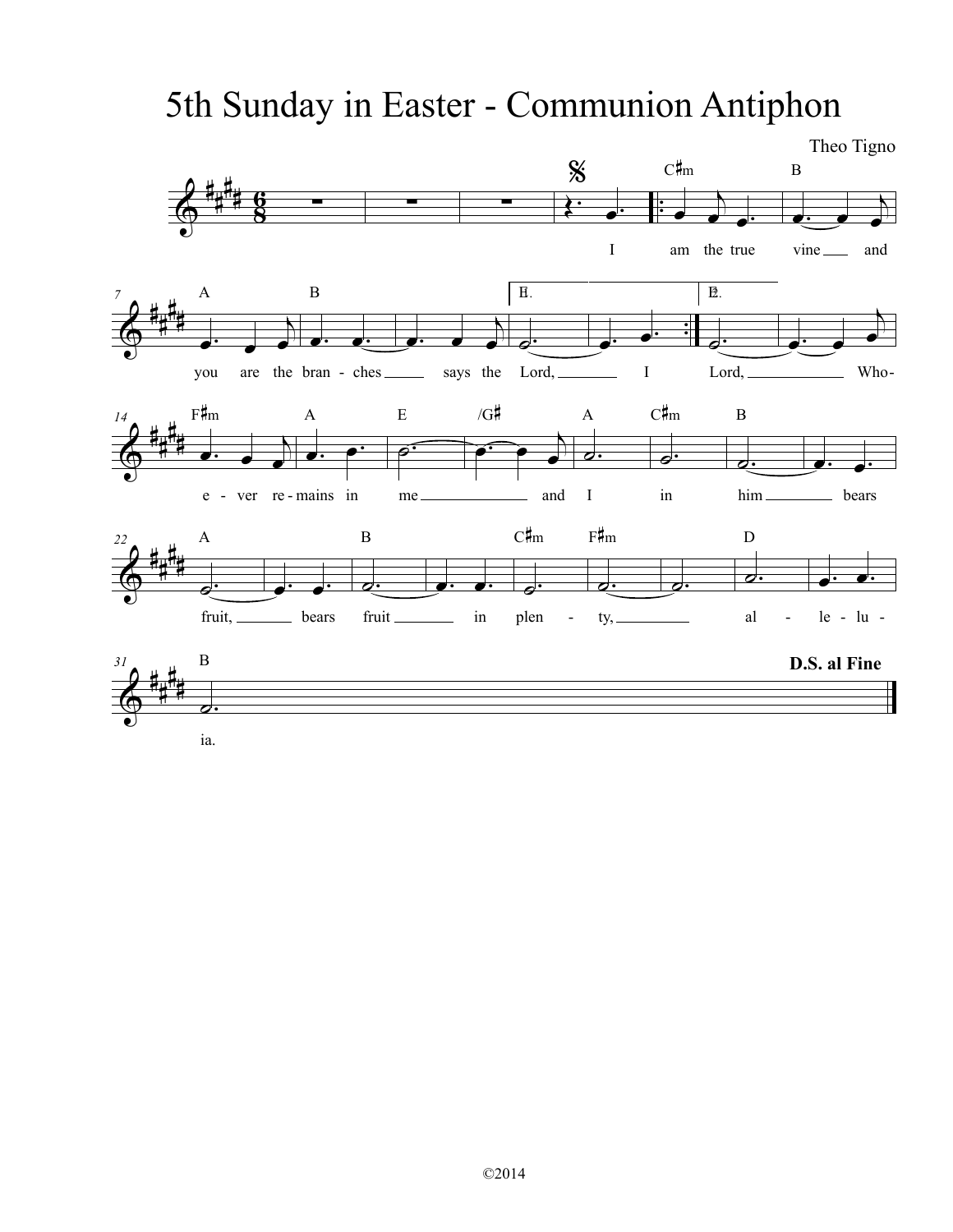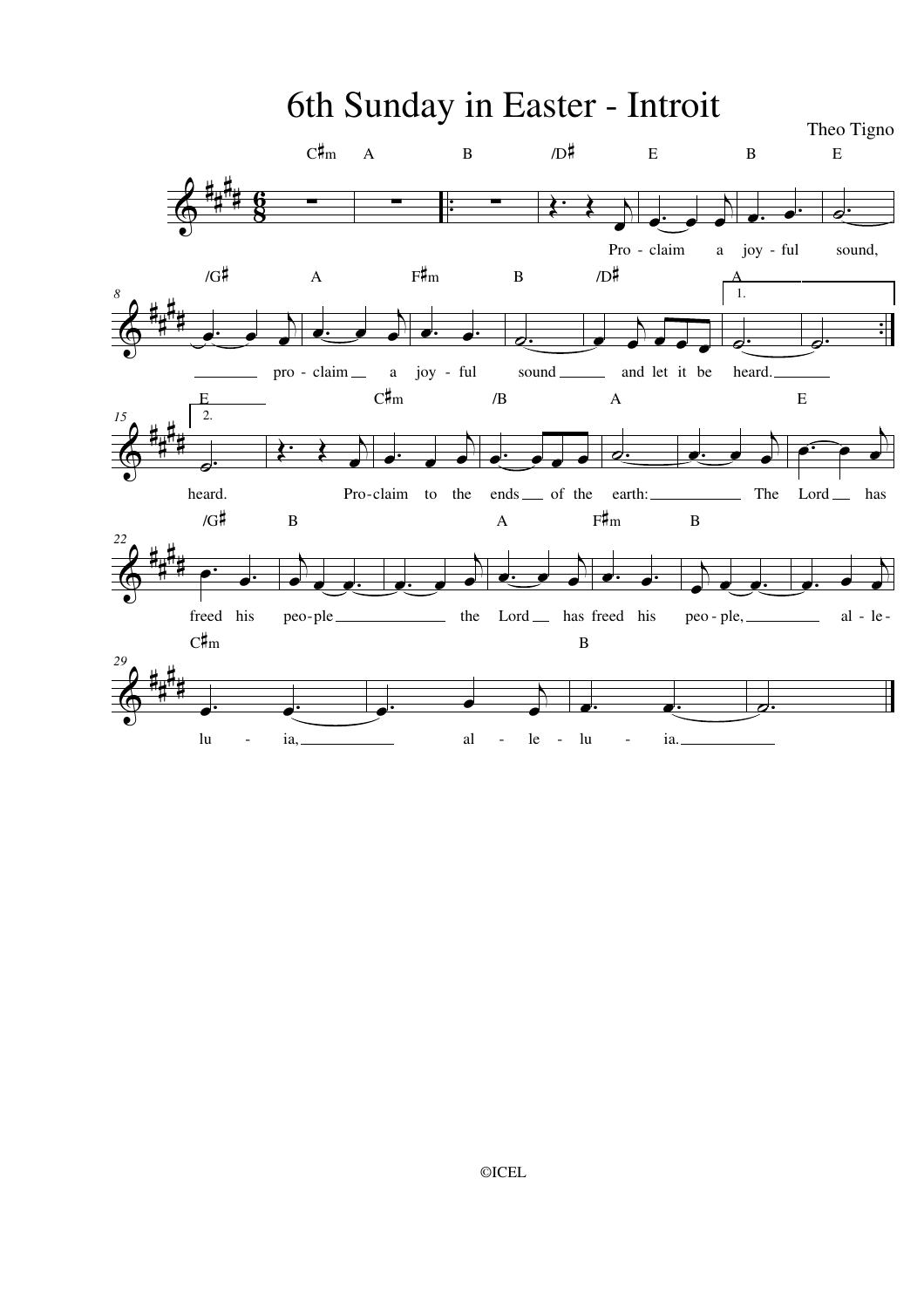# 6th Sunday in Easter - Communion Antiphon

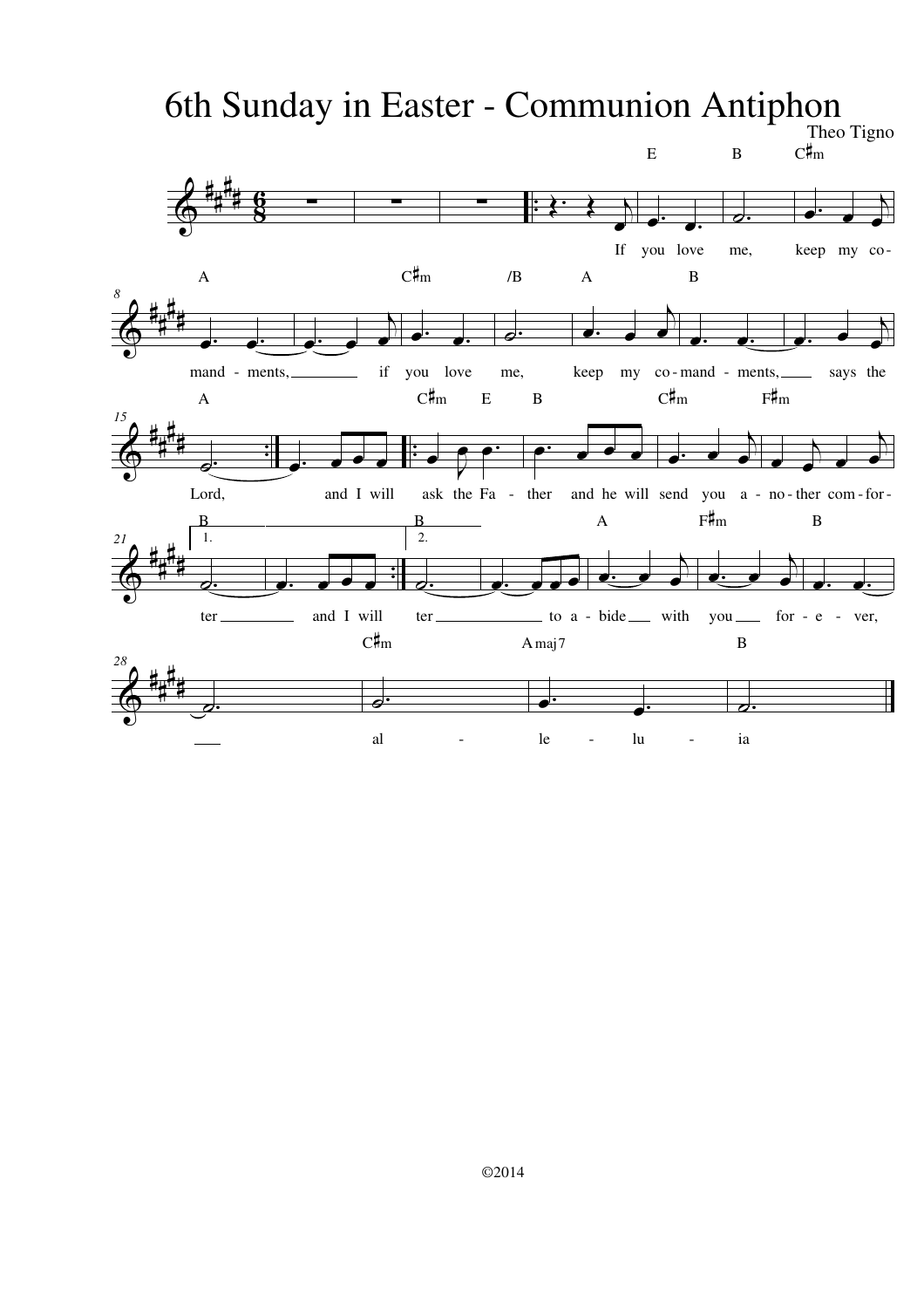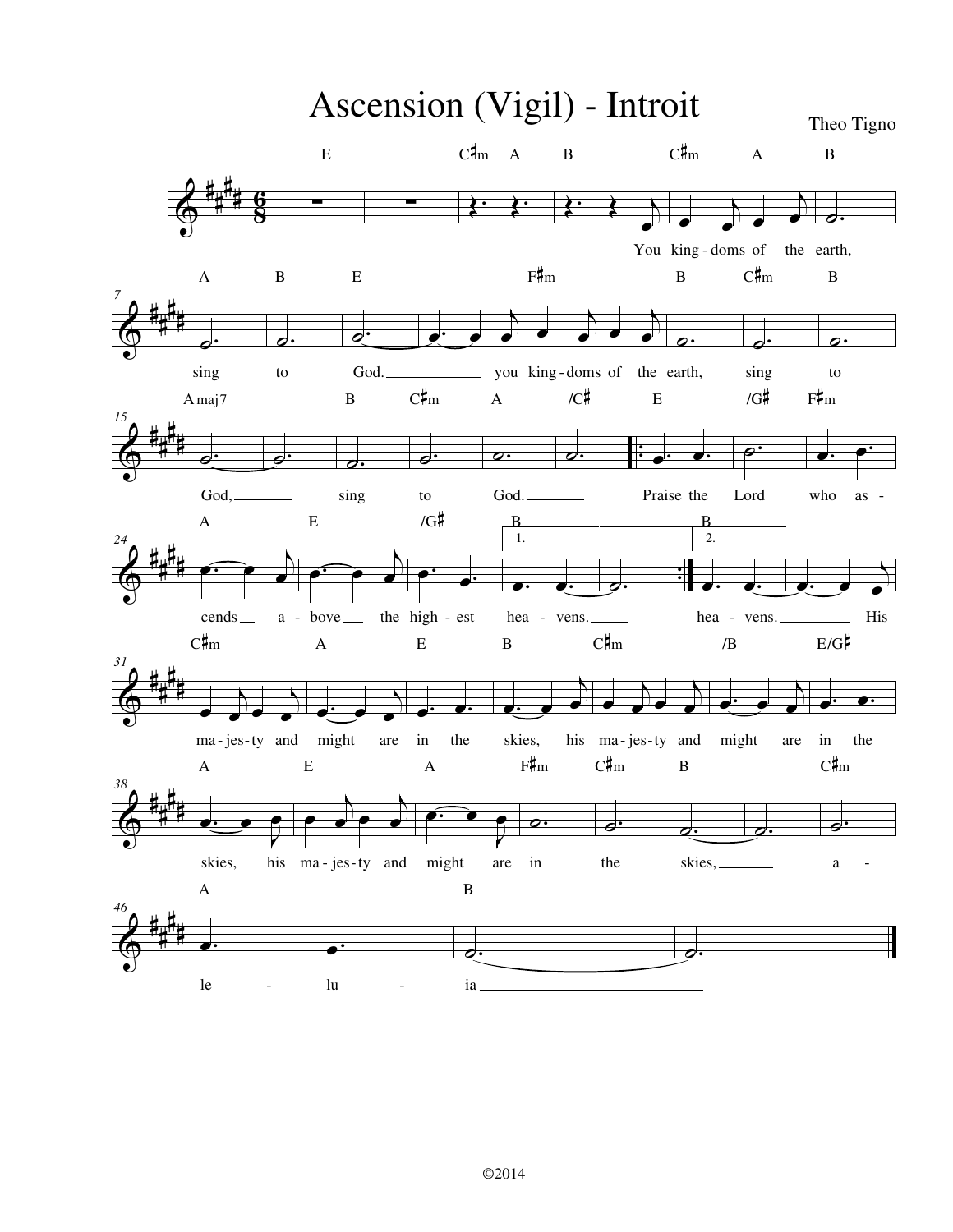# Ascension (Vigil) - Communion Anitphon

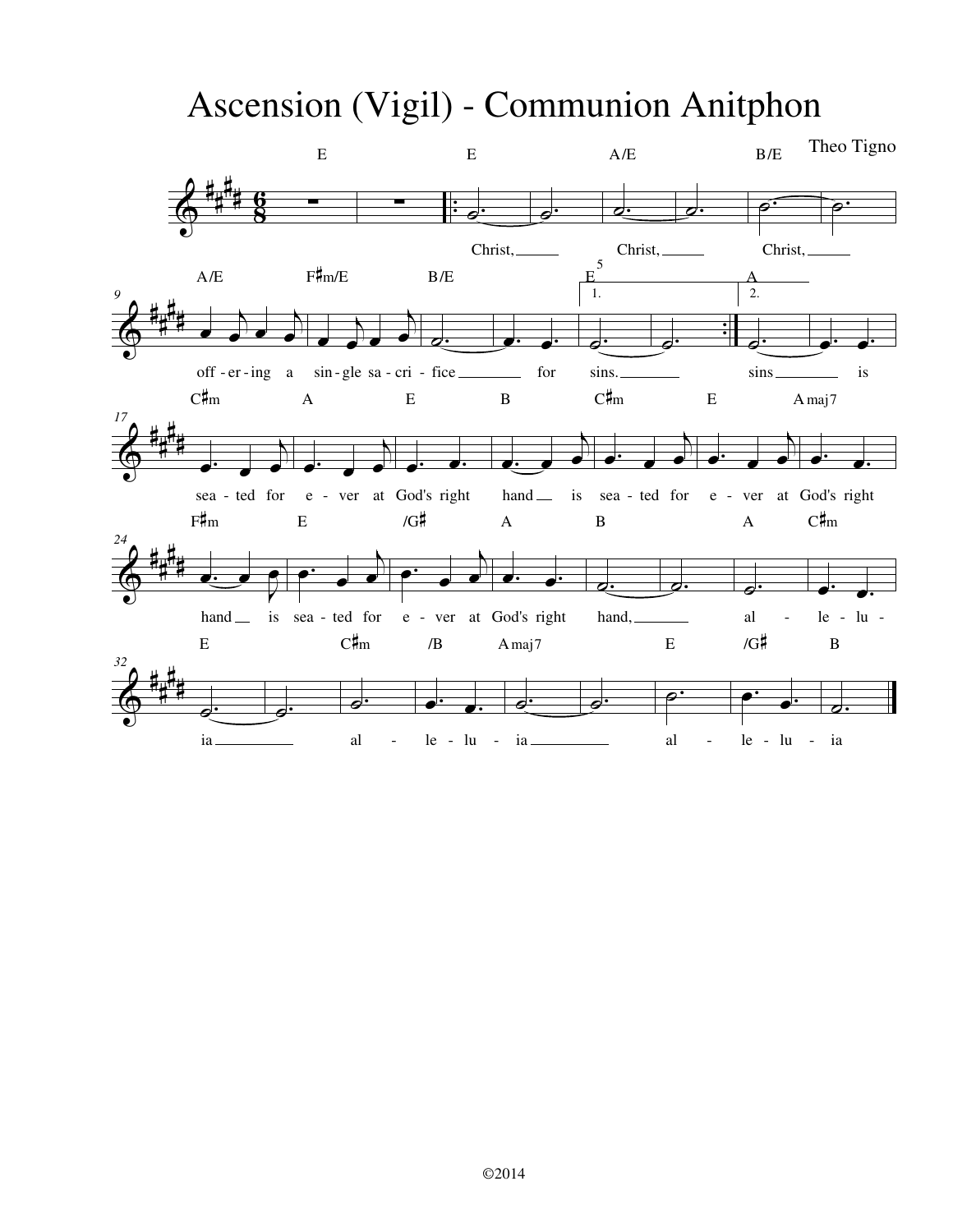# Pentecost - Introit



On final time, repeat the measures between \* \*